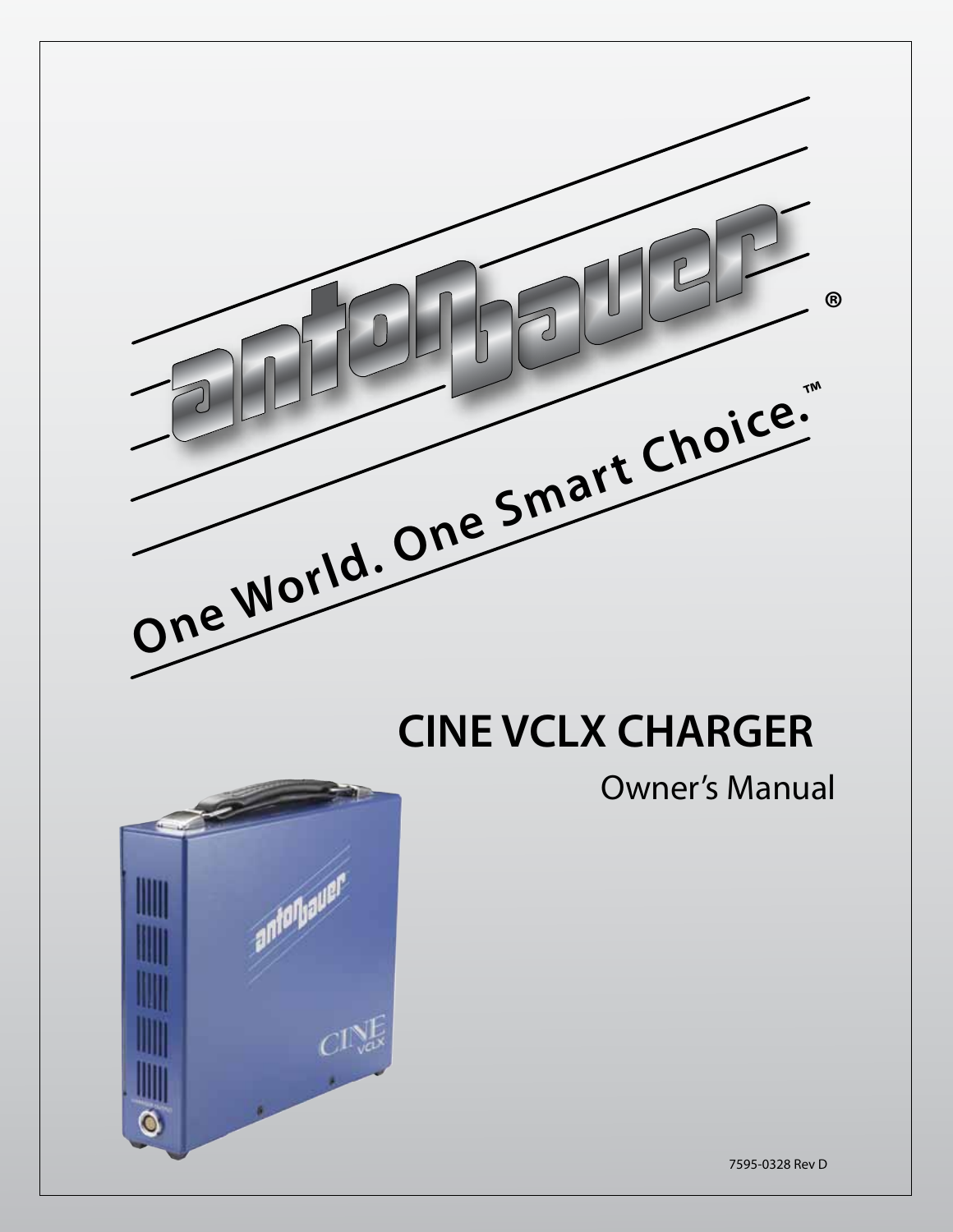# TABLE OF CONTENTS

- 1 | STANDARD FEATURES **SAFEGUARDS** GROUNDING/EARTHING
- 1-2 OPERATION
- 2 | LED INDICATIONS FCC NOTICE **SPECIFICATIONS**
- 3 LIMITED WARRANTY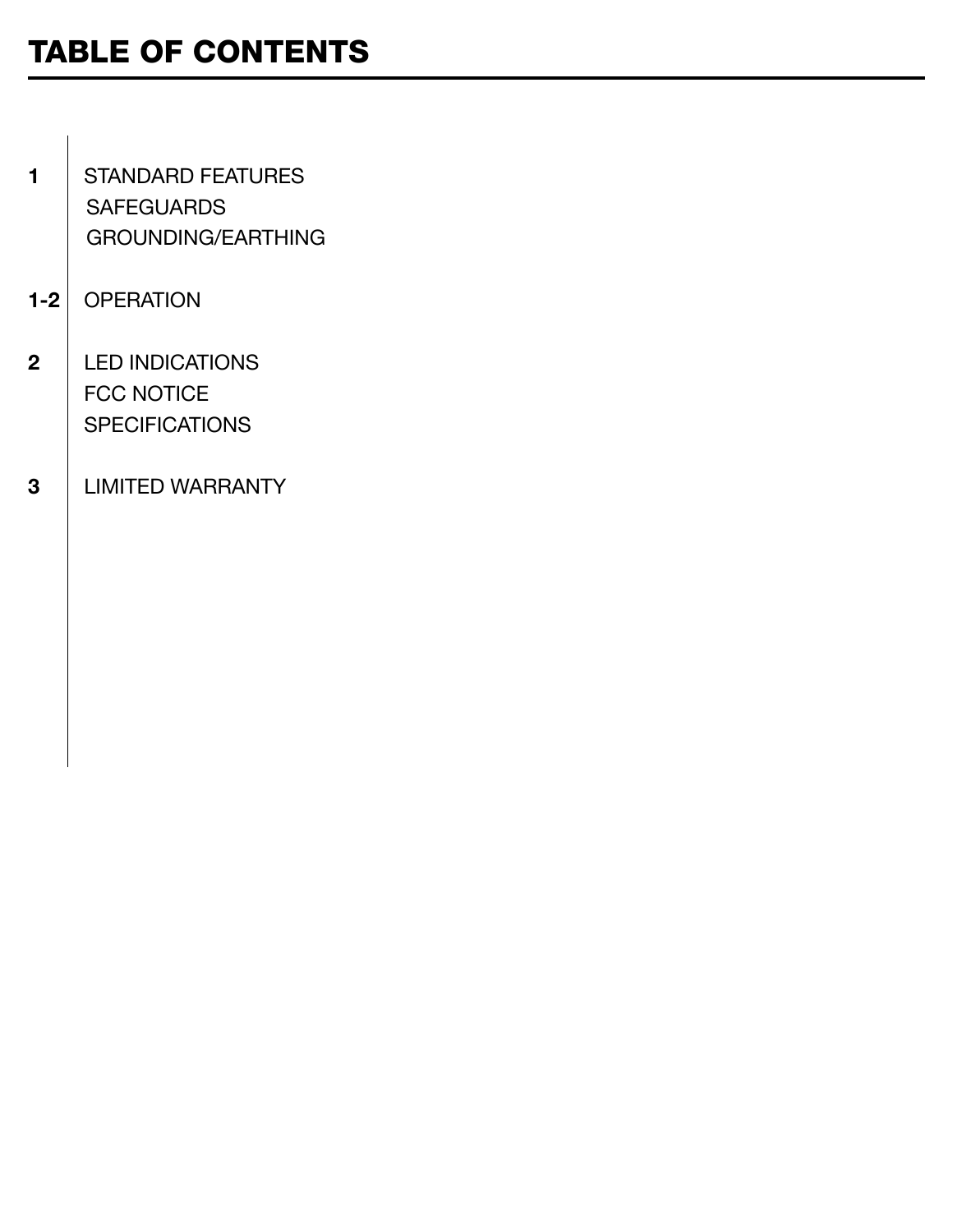# STANDARD FEATURES

- Full InterActive technology including six simultaneous charge termination systems, Balance and Rejuvenation modes, and LifeSaver Maintenance mode.
- Wide range mains input compatibility (100-240 VAC 50-60Hz) automatically adapts to any mains source worldwide.
- Red and Green LED's for charge status.

The unit was packaged at the factory to arrive intact at its destination. If there is any damage to the packaging or the unit when received, please notify the carrier immediately.

# SAFEGUARDS

**POWER SOURCES:** This unit was designed to operate at mains voltages from 100 to 240 Volts AC, 50-60Hz.

IMPORTANT: When powering charger using a generator, the gen erator must produce a sine wave or a modified sine wave output, otherwise the charger may be damaged.

RISK OF ELECTRICAL SHOCK: Refer servicing to qualified service personnel.

TO PREVENT FIRE OR SHOCK HAZARD, DO NOT EXPOSE THIS UNIT TO RAIN OR MOISTURE.

### GROUNDING/EARTHING

#### IMPORTANT WARNING: THIS APPARATUS MUST BE EARTHED.

To ensure safe operation, the three pin plug supplied must be inserted only into a standard three-pin power point that is effectively grounded through the normal household wiring. Extension cords used with the equipment must be three-conductor and be correctly wired to provide connection to earth ground. Improperly wired extension cords are a dangerous electrical hazard.

The fact that the equipment operates satisfactorily does not imply that the power point is properly grounded and that the installation is completely safe. If any doubt exists about the correct grounding of the power point, consult a qualified electrician.

IMPORTANT: The wires in this main lead are colored in accordance with the following code:

| <b>Green and Yellow</b> | Earth   |
|-------------------------|---------|
| Blue                    | Neutral |
| <b>Brown</b>            | Live    |

# OPERATION

### **CHARGING**

Simply plug the CINE VCLX Charger into the CINE VCLX (CA) battery via the CA-GBC cable. As with all Anton/Bauer chargers, charging is automatic. Charge time is approximately 7 hours. The CINE VCLX (CA) battery is ready for use once ALL four charge status GREEN LEDs are lit on the charger.



### APPLICATIONS

This charger is only designed to charge the CINE VCLX (CA) battery. This charger incorporates the exclusive Anton/Bauer InterActive communication between battery and charger, which allows the charger to identify the cell packs and determine the precise charge routine for that cell pack under the prevailing conditions.

This information is communicated to the charger by the battery and is incorporated, through specialized programming and algorithms to optimize the charging of this DIGITAL battery.

### THREE STAGE CHARGING METHODOLOGY

In general, the CINE VCLX Charger will deliver a three stage charge routine to each battery.

1. Stage One will deliver a charge matched to the capabilities of the battery. During this stage, six separate cutoff methods are in operation, simultaneously, ensuring the fastest, safest charge for that battery.

TCO – Temperature cutoff that stops the Stage one charge precisely when a temperature indicative of full charge is reached.

Dt/dT – a microprocessor based algorithm that measures a rise in temperature over a specific time, very accurately indicating full charge. This method is also the recommended method for charging Ni-Mh technology;

-∆V- A method to determine the end of a stage one charging by identifying a characteristic "reverse slope" of a Ni-Cd cell. Since this characteristic can be disguised by the age, temperature and the number of the cells in a battery, it can never be employed alone;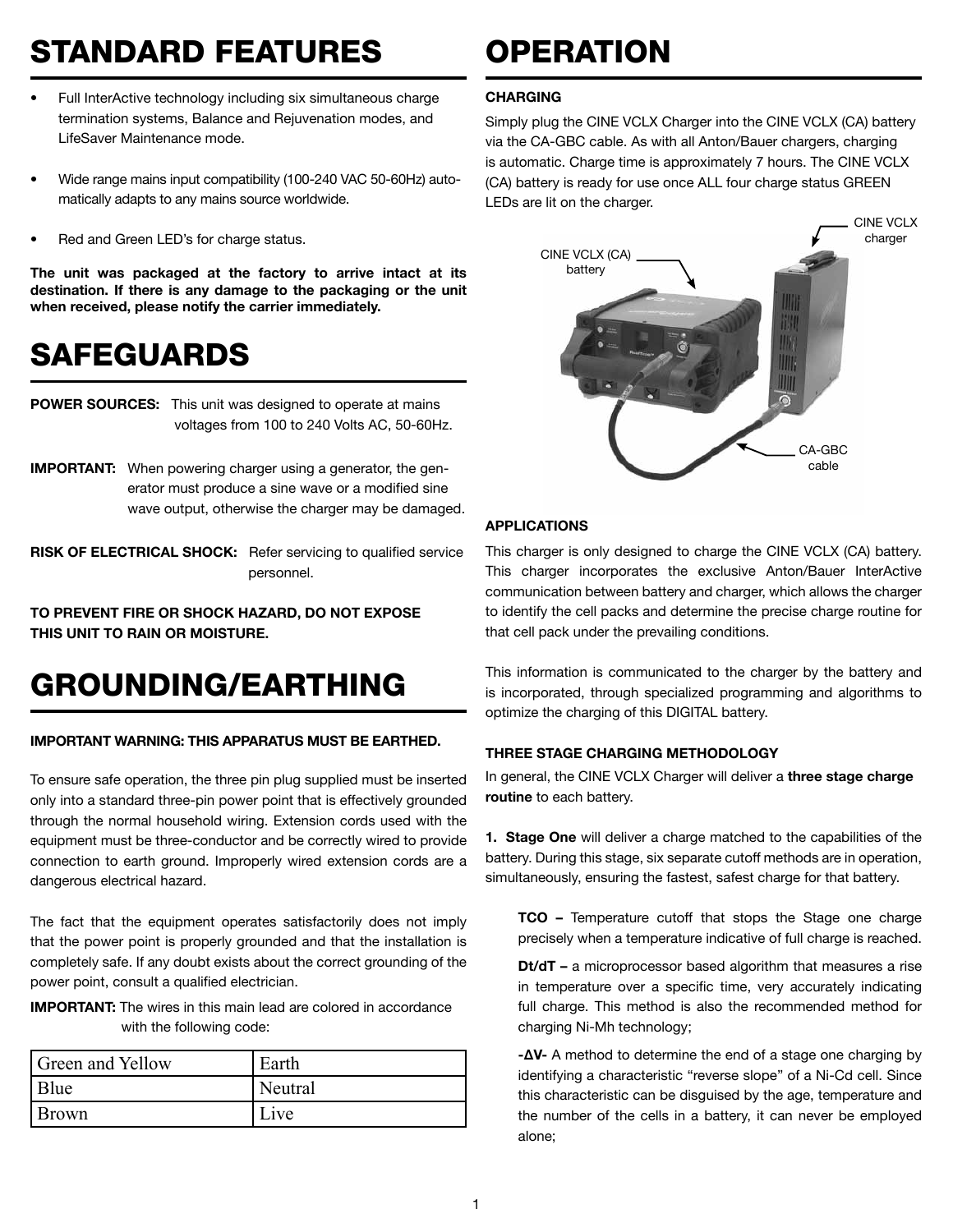# OPERATION CONTINUED

# FCC NOTICE

CCO – This method requires the identification of the particular battery size (capacity) and chemistry, an exclusive Anton/Bauer Logic Series feature. The charger determines the maximum charge time for the particular battery and uses this information to ensure that overcharge conditions are avoided.

FUL – This determination is made when a fully charged DIGITAL battery is returned to the charger within specified parameters and immediately indicates a fully charged condition, without additional verification.

TEMPERATURE COMPENSATED VCO – for NiMh series ofbatteries. Similar to a VCO, however, only operates within certain temperature parameters.

2. Stage Two charging is a BALANCING or "equalize" mode which calculates each battery pack type to offset any imbalance of the battery's cells, created by unequal self discharge or any capacity mismatch of the individual cells in the pack. This stage can vary in duration from zero to as much as 16 hours, depending on the condition of the battery. A battery will typically leave Stage Two in 2-4 hours under average operating conditions.

3. Stage Three charging is the Anton/Bauer exclusive Lifesaver

maintenance mode. This patented pulse routine keeps batteries fully charged, free from self-discharge – indefinitely – without damaging heat associated with so-called "trickle charge".

### LED INDICATIONS

| <b>LED INDICATION</b>     | <b>MEANING</b>                                                                                                                                                                                                                                                                                                         |
|---------------------------|------------------------------------------------------------------------------------------------------------------------------------------------------------------------------------------------------------------------------------------------------------------------------------------------------------------------|
| Red and Green Alternating | Indicates that the charger is evaluating<br>the battery and/or communicating,<br>battery, loading battery parameters and<br>determining the appropriate charge<br>routine. A low voltage (<11V) battery will<br>cause this indication to continue until<br>the battery is "rejuvenated" to a safe<br>charging voltage. |
| Steady Red                | Indicates that the battery is being held by<br>the charger to stabilize an out-of-range<br>temperature condition.                                                                                                                                                                                                      |
| <b>Flashing Red</b>       | Indicates that the battery is currently<br>charging.                                                                                                                                                                                                                                                                   |
| Steady Green              | Indicates that the battery is READY for<br>use                                                                                                                                                                                                                                                                         |

This equipment has been tested and found to comply with the limits for a Class A digital device pursuant to Part 15 f the FCC rules. These limits are designed to provide reasonable protection against harmful interference when the equipment is operated in a commercial environment. This equipment generates, uses, and can radiate radio frequency and, if not installed and used in accordance with the instruction manual, may cause harmful interference to radio communications. Operation of this equipment in a residential area is likely to cause harmful interference in which case the user will be required to correct the interference at his own expense.

This equipment has been approved by one or more agencies. All changes and/or modifications not expressly approved by Anton Bauer, Inc. could void the users' warranty and authority to operate this equipment. There are not serviceable parts in this equipment.

# SPECIFICATIONS

| Dimensions:    | 10 $\frac{1}{4}$ x 2 $\frac{1}{4}$ x 8 $\frac{1}{2}$ |
|----------------|------------------------------------------------------|
| Weight:        | $4.2$ lbs                                            |
| Input Voltage: | 100-240 VAC, 50-60 Hz                                |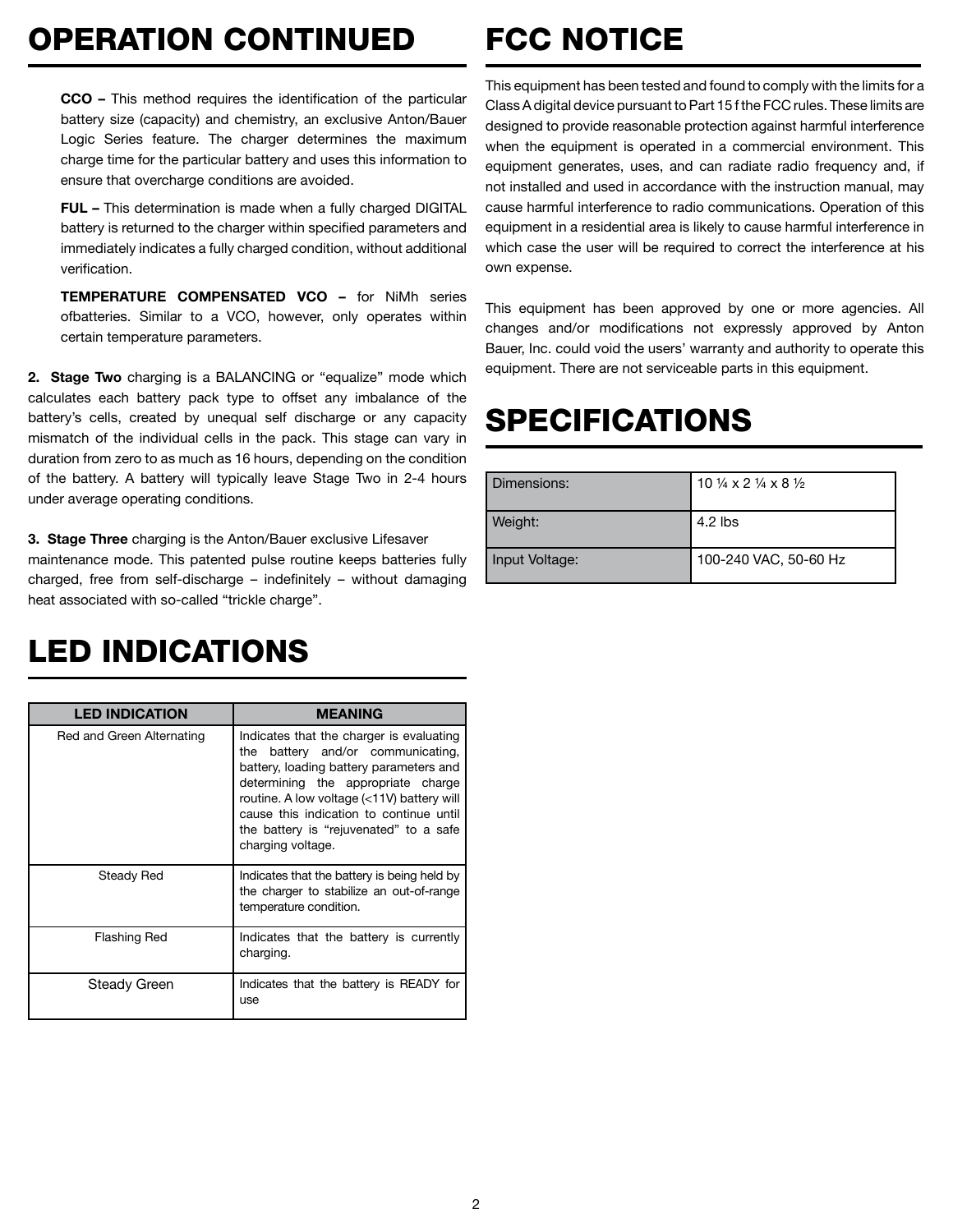### CHARGER LIMITED WARRANTY

This one (1) year limited warranty for the product specified in this document is given by Anton/Bauer, Inc. ("Anton/Bauer"), 14 Progress Drive, Shelton, Connecticut 06484. If you have any questions regarding product applications, product specification, or to obtain warranty service on this or any Anton/Bauer product, contact the Anton/Bauer Customer Support Group or the company at the address above.

IMPORTANT: WARRANTY REGISTRATION CARD MUST BE MAILED WITHIN 30 DAYS OF PURCHASE TO QUALIFY FOR THIS WARRANTY. Warranty registration, including the serial numbers of Anton/Bauer chargers used with this Product, must be supplied to Anton/Bauer. Anton/Bauer will warranty the Product only against defects in material and workmanship for a period of one (1) year from the date of purchase, in accordance with the terms set forth below and then, only if the Product is used only in conjunction with compatible batteries manufactured and sold by Anton/Bauer.

THIS PRODUCT MAY ALSO BE REGISTERED ON LINE AT www. antonbauer.com.

This warranty shall be effective only if Anton/Bauer receives notice of such defects in materials or workmanship during the period of the warranty. The liability of Anton/Bauer hereunder is expressly limited to a claim for repair or replacement of the Product or as otherwise stated herein at Anton/Bauer's sole discretion. Notice of any claim under this warranty shall be delivered to Anton/Bauer during the period of the warranty and the Product should be returned with its packaging promptly, at purchaser's expense, to an Anton/Bauer Customer Support Center or to the address above. Upon receipt of the Product and a record of your compliance with the conditions of this warranty, Anton/Bauer will repair or replace the Product and return it to you, or issue a credit, as applicable.

THIS WARRANTY DOES NOT APPLY TO AND IS VOID IN THE CASE OF DEFECTS OR DAMAGE RESULTING FROM ACCIDENTS, DISASTER, NEGLECT, MISUSE, IMPROPER INSTALLATION, IMPROPER OR UNAUTHORIZED SERVICE OR MAINTENANCE, UNAUTHORIZED REPLACEMENT PARTS OR ATTACHMENTS; OR DYSFUNCTION OR MALFUNCTION OF, OR CAUSED BY, ANY OTHER PRODUCT OR DEVICE. Misuse includes any use of the Product in other than its intended application, including the use of any batteries or accessories not manufactured by and/or specified by Anton/Bauer. This warranty does not cover, and Anton/Bauer assumes no responsibility for, any equipment or devices used in conjunction with the Product.

ANTON/BAUER DISCLAIMS ANY LIABILITY FOR CONSEQUENTIAL DAMAGES FOR BREACH OF ANY WRITTEN OR IMPLIED WARRANTY OF THE PRODUCT. UNDER NO CIRCUMSTANCES WILL ANTON/ BAUER BE RESPONSIBLE FOR ANY SPECIAL, INCIDENTAL OR CONSEQUENTIAL DAMAGES.

This Warranty is to be construed and enforced in accordance with the law of the State of Connecticut, including the provisions of the Uniform Commercial Code as adopted and from time to time amended in the

State of Connecticut, and not the Convention for the International Sale of Goods. This choice of Connecticut law is exclusive of any Connecticut law that would require reliance on any law foreign to Connecticut. Should any action of law or in equity be brought by any person under this Warranty, such action shall be brought only in the United States District Court for the District of Connecticut, or in any Superior Court in Fairfield County, Connecticut, USA. Some states do not allow limitations on how long a warranty lasts, so the time period limitation herein may not apply to you. Some states do not allow the exclusion or limitation of incidental or consequential damages, so the above limitation or exclusion may not apply to you. This warranty gives you specific legal rights and you may have other legal rights, which vary from state to state.

Use of unauthorized equipment in conjunction with Anton/Bauer products constitutes misuse under our warranties and may limit or void those warranties. Anton/Bauer does not authorize, condone, recommend, or otherwise assume any liability or responsibility resulting from the use of any battery, charger or accessory made by Anton/Bauer manufacture with any battery, charger or accessory not manufactured, produced or sold by Anton/Bauer. Anton/ Bauer only authorizes the use of original Anton/Bauer product with this product. Use only original Anton/Bauer equipment with this product.